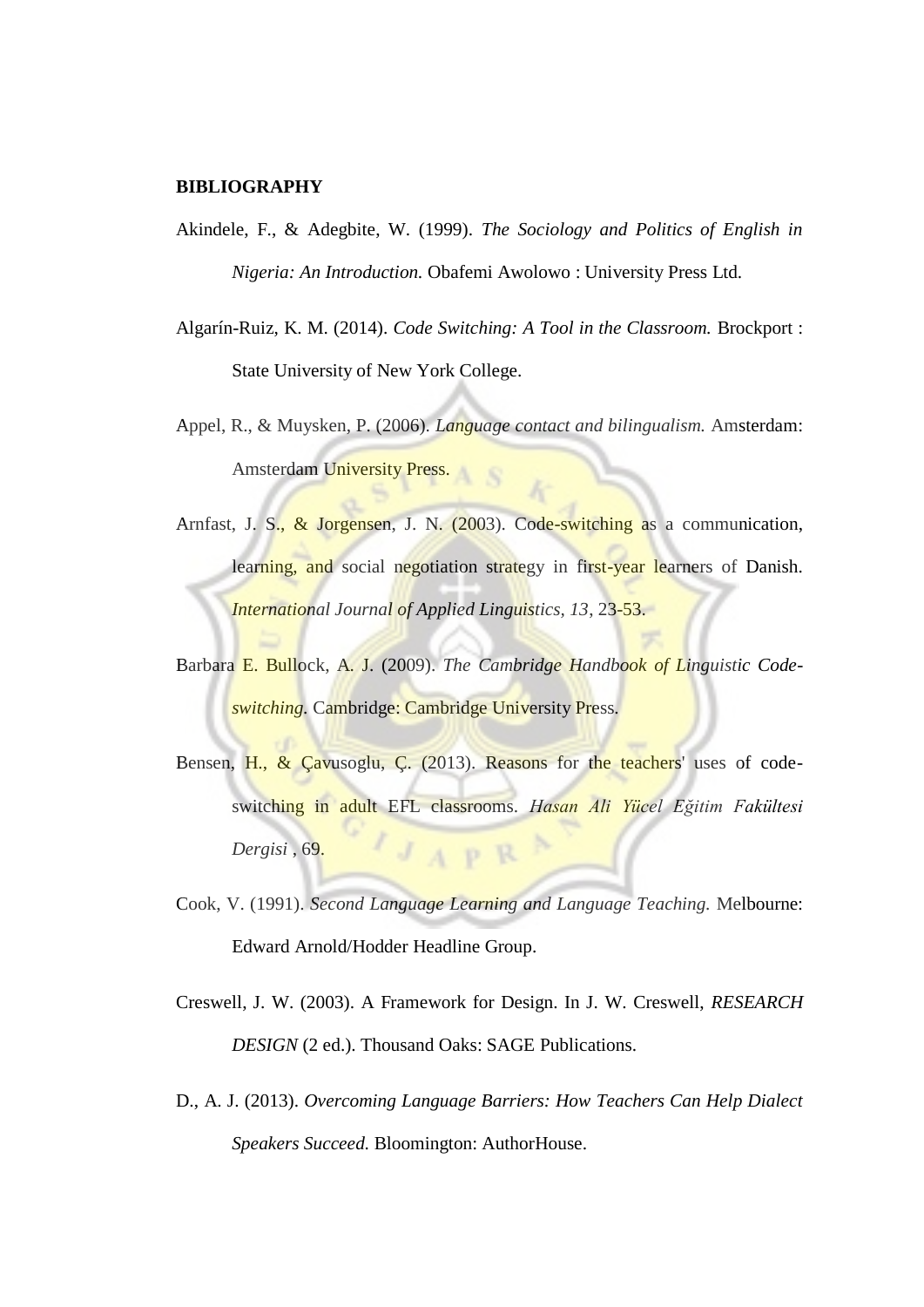- Ellis, E. (2006). Monolingualism: The unmarked case. *Estudios de Sociolingüística*, 174.
- El-Saghir, K. (2010). *Code-switching in Sociolinguistic Studies: Review and Analysis.* Wayne State University, Michigan. Retrieved March 15, 2017, from http://www.arabguide.net/t2k/wsu/
- Gay, L. R., Mills, G. E., & Airasian, P. (2009). *Education Research: Competencies for analysis and applications* (9th ed.). Upper Saddle River, New Jersey: Pearson Education, Inc.
- Ghozali, I. (2005). *Aplikasi Analisis Multivariate dengan Program SPSS.* Semarang: Badan Penerbit Universitas Diponegoro.
- Grosjean, F. (2010, October 21). *Who is bilingual?* Retrieved from Psychology Today: http://www.psychologytoday.com/blog/life-bilingual/201010/whois-bilingual
- *Indoindians.* (2016, September 1). Retrieved from www.Indoindians.com: http://www.indoindians.com/international-schools-in-semarang/
- Johansson, S. (2013). *Code-switching in the English classroom.* Department of Language, Literature and Intercultural Studies. Karlstads: Karlstads Universitet.
- Khutso, S. K. (2012). *An Analysis of Code Switching as a Learning and Teaching Strategy in Selected Multilingual Schools of Limpopo Province.* University of Limpopo.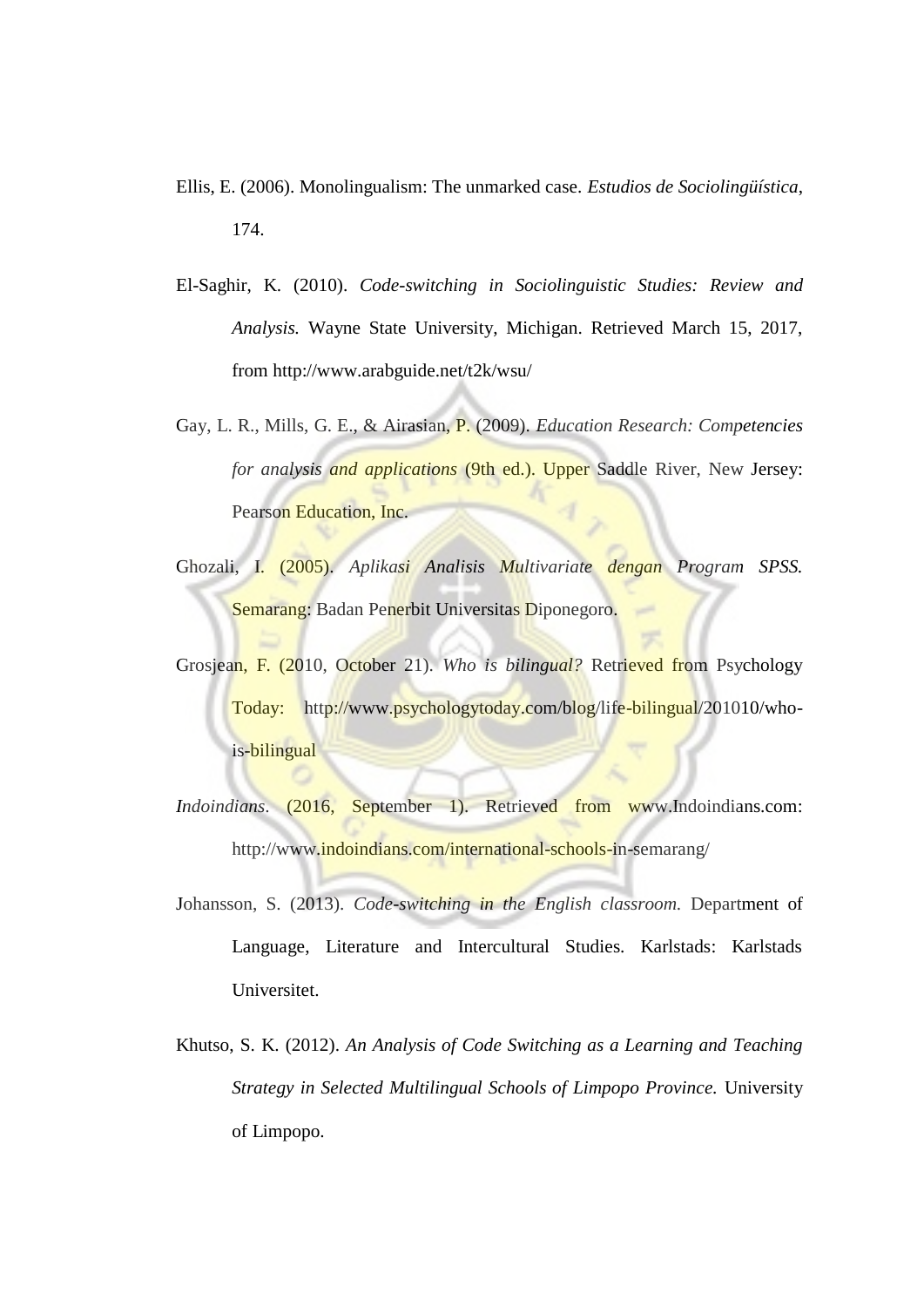- McArthur, T. (Ed.). (1992). *The Oxford Companion to the English Language.* Oxford: OUP.
- Obaidullah, M. (2016, May). Code Switching in EFL Classrooms: A Bangladeshi Perspective. *Theory and Practice in Language Studies, 6*, 924-934. doi:http://dx.doi.org/10.17507/tpls.0605.03
- Omidire, M. F. (2014). Code switching as a teaching and learning strategy in basic education: Framework for a gradual transition. *academic research journals*, 242-253.
- Poplack, S. (n.d.). *Code-switching (linguistic).* Ottawa: International Journal of Bilingualism 2.
- Ríos, J. A., & Campos, J. L. (2013). Code-Switching in the EFL Classroom:. *Revista de Lenguas Modernas*, 375-391.
- Sánchez, E. A. (2015). *Code-switching in EFL classrooms.* Veracruz: Universidad Veracruzana.
- Sert, O. (2005, August). The Functions of Code Switching in ELT Classrooms. *The Internet TESL Journal, Vol. XI*. Retrieved April 20, 2016
- Skiba, R. (1997, October). Code Switching as a Countenance of Language Interference. *The Internet TESL Journal, 3*. Retrieved February 2, 2017, from http://iteslj.org/Articles/Skiba-CodeSwitching.html